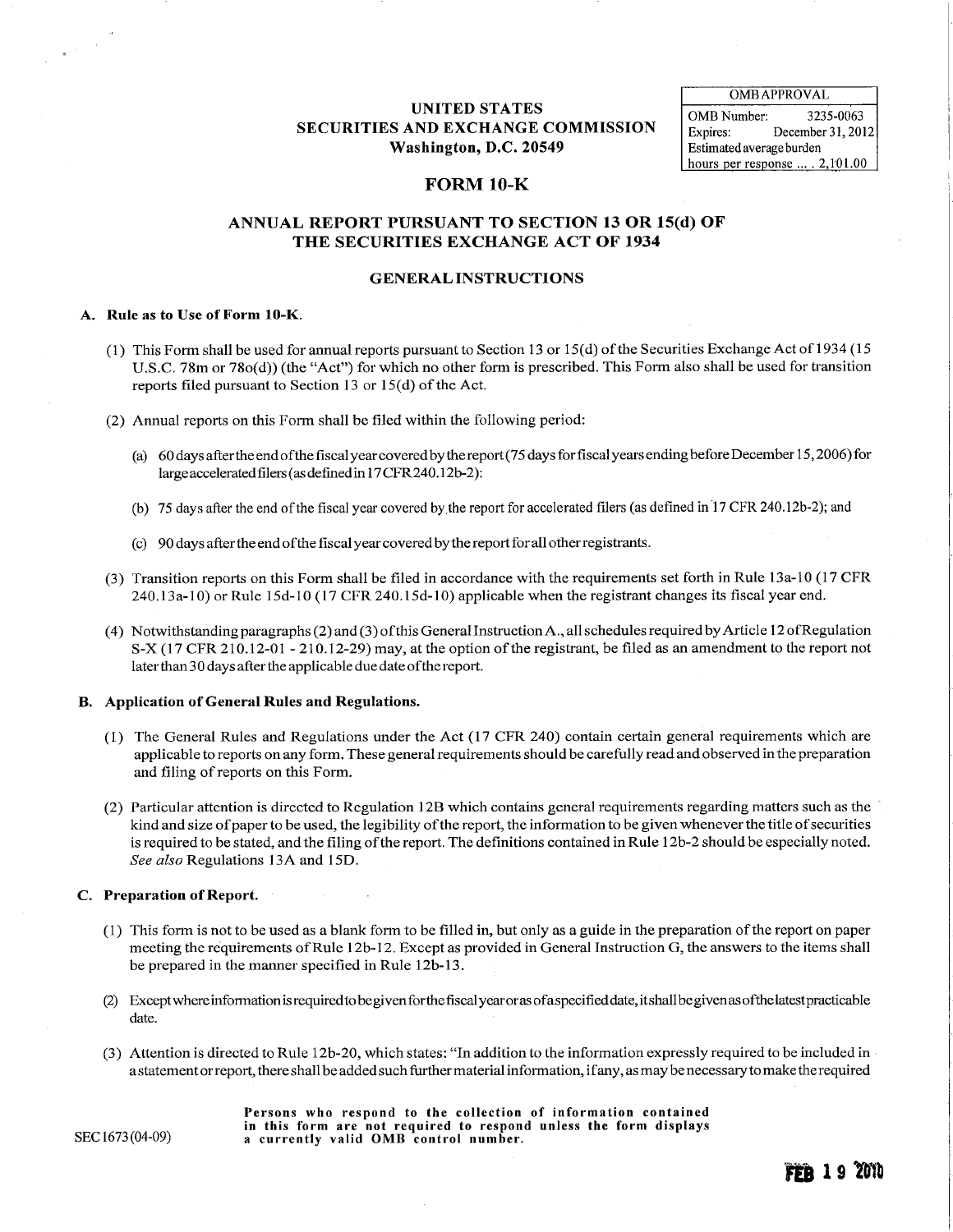statements, in the light of the circumstances under which they are made, not misleading."

### D. Signature and Filng of Report.

- (1) Three complete copies ofthe report, including financial statements, financial statement schedules, exhibits, and all other papers and documents fied as a part thereof, and five additional copies which need not include exhibits, shall be fied with the Commission. At least one complete copy of the report, including financial statements, financial statement schedules, exhibits, and all other papers and documents filed as a partthereof, shall be fied with each exchange on which any class of securities ofthe registrant is registered. At least one complete copy ofthe report fied with the Commission and one such copy filed with each exchange shall be manually signed. Copies not manually signed shall bear typed or printed signatures.
- (2) (a) The report must be signed by the registrant, and on behalf of the registrant by its principal executive offcer or officers, its principal financial officer or officers, its controller or principal accounting officer, and by at least the majority of the board of directors or persons performing similar functions. Where the registrant is a limited partnership, the report must be signed by the majority ofthe board of directors of any corporate general partner who signs the report.
	- (b) The name of each person who signs the report shall be typed or printed beneath his signature. Any person who occupies more than one ofthe specified positions shall indicate each capacity in which he signs the report. Attention is directed to Rule 12b-11 (17 CFR 240.12b-11) concerning manual signatures and signatures pursuant to powers of attorney.
- (3) Registrants are requested to indicate in a transmittal letter with the Form 1 O-K whether the financial statements in the report reflect a change from the preceding year in any accounting principles or practices, or in the method of applying any such principles or practices.

### E. Disclosure With Respect to Foreign Subsidiaries.

Information required by any item or other requirement of this form with respect to any foreign subsidiary may be omitted to the extent that the required disclosure would be detrimental to the registrant. However, financial statements and financial statement schedules, otherwise required, shall not be omitted pursuant to this Instruction. Where information is omitted pursuant to this Instruction, a statement shall be made that such information has been omitted and the names ofthe subsidiaries involved shall be separately furnished to the Commission. The Commission may, in its discretion, call for justification that the required disclosure would be detrimentaL.

## F. Information as to Employee Stock Purchase, Savings and Similar Plans.

Attention is directed to Rule 15d-21 which provides that separate annual and other reports need not be fied pursuant to Section 15(d) of the Act with respect to any employee stock purchase, savings or similar plan if the issuer of the stock or other securities offered to employees pursuant to the plan furnishes to the Commission the information and documents specified in the Rule.

#### G. Information to be Incorporated by Reference.

- (1) Attention is directed to Rule 12b-23 which provides for the incorporation by reference of information contained in certain documents in answer or partial answer to any item of a report.
- (2) The information called for by Parts I and II of this form (Items 1 through 9A or any portion there of) may, at the registrant's option, be incorporated by reference from the registrant's annual report to security holders furnished to the Commission pursuant to Rule 14a-3(b) or Rule 14c-3(a) or from the registrant's annual report to security holders, even if not furnished to the Commission pursuant to Rule  $14a-3(b)$  or Rule  $14c-3(a)$ , provided such annual report contains the information required by Rule 14a-3.

Note 1. In order to fulfill the requirements of Part I of Form 10-K, the incorporated portion of the annual report to security holders must contain the information required by Items 1-3 of Form 10-K; to the extent applicable.

Note 2. If any information required by Part I or Part II is incorporated by reference into an electronic format document from the annual report to security holders as provided in General Instruction G, any portion of the anual report to security holders incorporated by reference shall be fied as an exhibit in electronic format, as required by Item 601(b)(13) of Regulation S-K.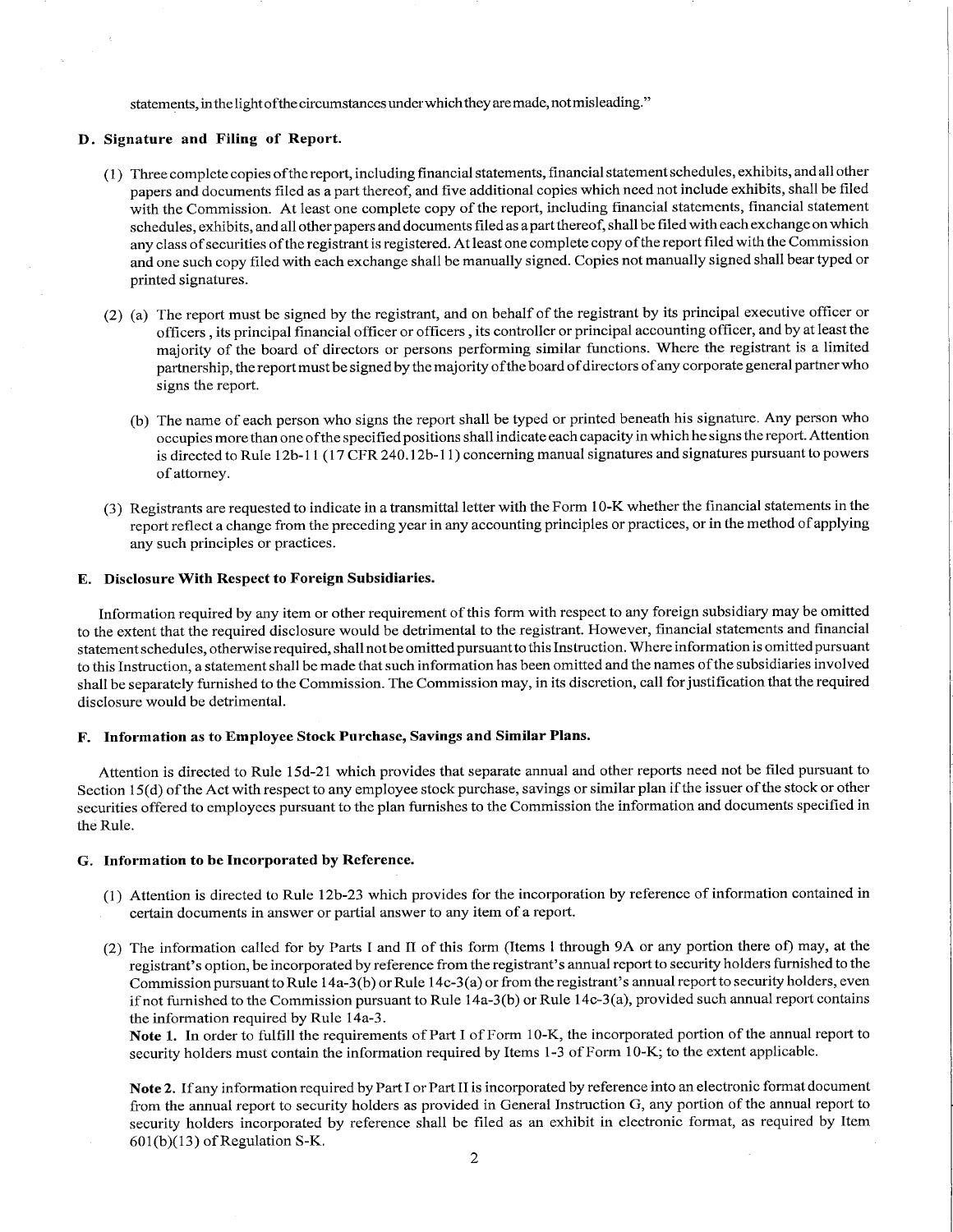- (3) The information required by Part III (Items 10, 11, 12,13 and 14) may be incorporated by reference from the registrant's definitive proxy statement (filed or required to be filed pursuant to Regulation 14A) or definitive information statement (filed or to be filed pursuant to Regulation 14C) which involves the election of directors, if such definitive proxy statement or information statement is fied with the Commission not later than 120 days after the end ofthe fiscal year covered by the Form 10-K. However, if such definitive proxy statement or information statement is not filed with the Commission in the 120-day period or is not required to be fied with the Commission by virtue of Rule 3aI2-3(b) under the Exchange Act, the Items comprising the Part III information must be filed as part of the Form 10-K, or as an amendment to the Form lO-K, not later than the end of the 120-day period. It should be noted that the information regarding executive officers required by Item 401 of Regulation S-K (§ 229.401 of this chapter) may be included in Part I of Form 10-K under an appropriate caption. See Instruction 3 to Item 401(b) of Regulation S-K (§ 229.401(b) of this chapter).
- (4) No item numbers of captions of items need be contained in the material incorporated by reference into the report. However, the registrant's attention is directed to Rule 12b-23 (e) (17 CFR 240 .12b( e)) regarding the specific disclosure required in the report concerning information incorporated by reference. When the registrant combines all of the information in Parts I and II of this Form (Items 1 through 9A) by incorporation by reference from the registrant's annual report to security holders and all of the information in Part III of this Form (Items 10 through 14) by incorporating by reference from a definitive proxy statement or information statement involving the election of directors, then, notwithstanding General Instruction C(1), this Form shall consist of the facing or cover page, those sections incorporated from the annual report to security holders, the proxy or information statement, and the information, if any, required by Part IV of this Form, signatures, and a cross-reference sheet setting forth the item numbers and captions in Parts I, II and III of this Form and the page and/or pages in the referenced materials where the corresponding information appears.

### H. Integrated Reports to Security Holders.

Annual reports to security holders may be combined with the required information of Form 10-K and wil be suitable for fiing with the Commission if the following conditions are satisfied:

- (1) The combined report contains full and complete answers to all items required by Form 10-K. When responses to a certain item of required disclosure are separated within the combinea report, an appropriate cross-reference should be made. If the information required by Part III of Form 10-K is omitted by virtue of General Instruction G, a definitive proxy or information statement shall be filed.
- (2) The cover page and the required signatures are included. As appropriate, a cross-reference sheet should be fied indicating the location of information required by the items of the Form.
- (3) If an electronic fier fies any portion of an annual report to security holders in combination with the required information of Form 1O-K, as provided in this instruction, only such portions fied in satisfaction of the Form 10-K requirements shall be filed in electronic format.

#### I. Omission of Information by Certain Wholly-Owned Subsidiaries.

If, on the date ofthe fiing of its report on Form 10-K, the registrant meets the conditions specified in paragraph (1) below, then such registrant may furnish the abbreviated narrative disclosure specified in paragraph (2) below.

- (1) Conditions for availability of the relief specified in paragraph (2) below.
	- (a) All ofthe registrant's equity securities are owned, either directly orin directly , by a single person which is a reporting company under the Act and which has fied all the material required to be fied pursuant to section 13,14, or 15(d) thereof, as applicable, and which is named in conjunction with the registrant's description of its business;
	- (b) During the preceding thirty-six calendar months and any subsequent period of days, there has not been any material default in the payment of principal, interest, a sinking or purchase fund installment, or any other material default not cured within thirty days, with respect to any indebtedness of the registrant or its subsidiaries, and there has not been any material default in the payment of rentals under material long-term leases;
	- (c) There is prominently set forth, on the cover page of the Form 10- K, a statement that the registrant meets the conditions set forth in General Instruction  $(I)(1)(a)$  and  $(b)$  of Form 10-K and is therefore filing this Form with the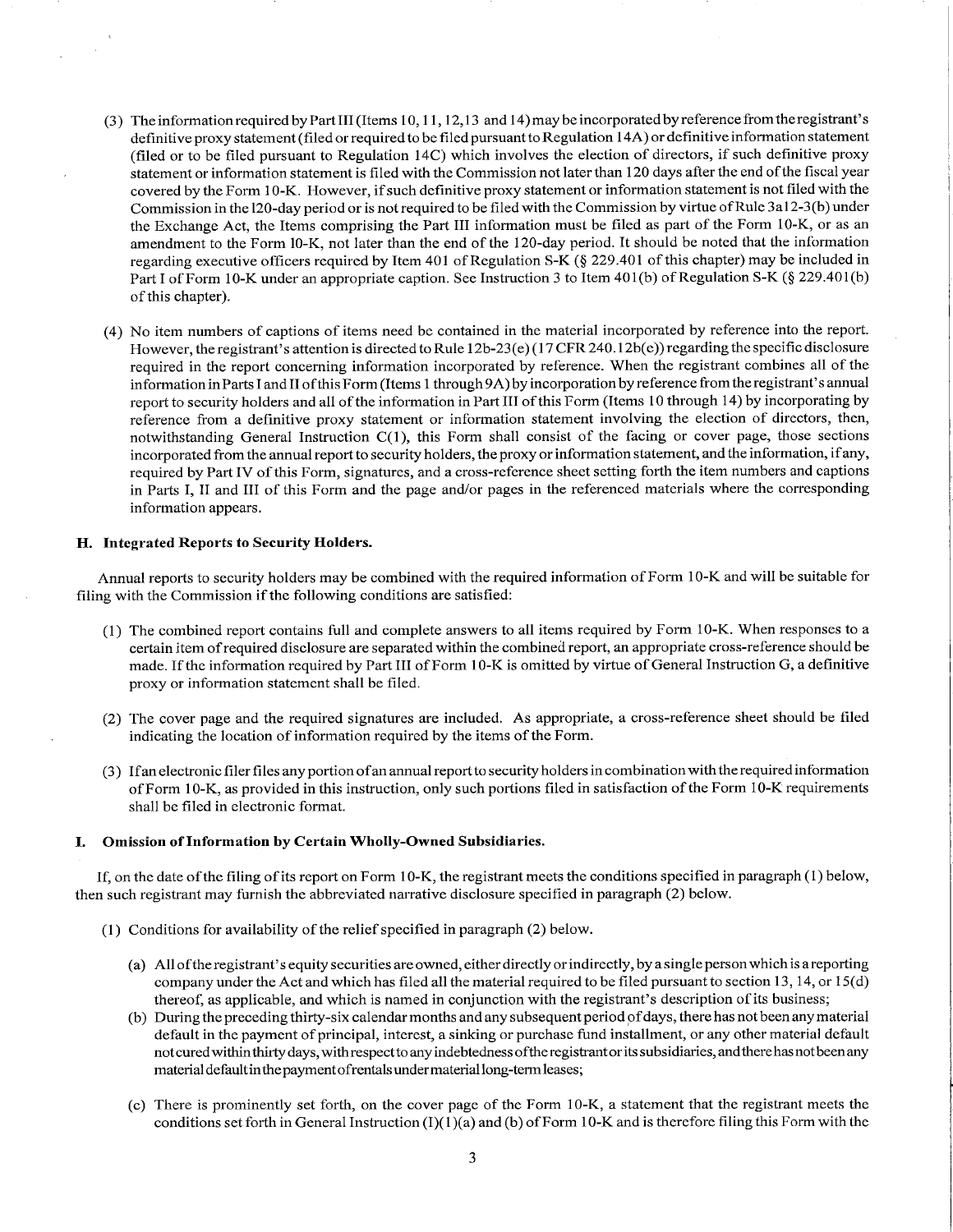#### reduced disclosure format; and

- (d) The registrant is not an asset-backed issuer, as defined in Item 1101 of Regulation AB (17 CFR 229.1 101).
- (2) Registrants meeting the conditions specified in paragraph (1) above are entitled to the following relief:
	- (a) Such registrants may omitthe information called for by Item 6, Selected Financial Data, and Item 7, Management's Discussion and Analysis of Financial Condition and Results of Operations provided that the registrant includes in the Form 10-K a management's narrative analysis of the results of operations explaining the reasons for material changes in the amount of revenue and expense items between the most recent fiscal year presented and the fiscal year immediately preceding it. Explanations of material changes should include, but not be limited to, changes in the various elements which determine revenue and expense levels such as unit sales volume, prices charged and paid, production levels, production cost variances, labor costs and discretionary spending programs. In addition, the analysis should include an explanation of the effect of any changes in accounting principles and practices or method of application that have a material effect on net income as reported
	- (b) Such registrants may omit the list of subsidiaries exhibit required by Item 601 of Regulation S-K (§ 229.601 of this chapter).
	- (c) Such registrants may omitthe information called for by the following otherwise required Items: Item 4, Submission of Matters to a Vote of Security Holders; Item 10, Directors and Executive Officers of the Registrant; Item 11, Executive Compensation; Item 12, Security Ownership of Certain Beneficial Owners and Management; and Item 13, Certain Relationships and Related Transactions.
	- (d) In response to Item 1, Business, such registrant only need furnish a brief description of the business done by the registrant and its subsidiaries during the most recent fiscal year which wil, in the opinion of management, indicate the general natue and scope of the business of the registrant and its subsidiaries, and in response to Item 2, Properties, such registrant only need furnish a brief description of the material properties of the registrant and its subsidiaries to the extent, in the opinion of the management, necessary to an understanding of the business done by the registrant and its subsidiaries.

### J. Use of this Form by Asset-Backed Issuers.

The following applies to registrants that are asset-backed issuers. Terms used in this General Instruction J. have the same meaning as in Item 1101 of Regulation AB (17 CFR 229.1101).

(1) Items that May be Omitted. Such registrants may omit the information called for by the following otherwise required Items:

(a) Item 1, Business;

 $(b)$  Item 1A. Risk Factors;

(c) Item 2, Properties;

(d) Item 3, Legal Proceedings;

(e) Item 4, Submission of Matters to a Vote of Security Holders;

(í) Item 5, Market for Registrant's Common Equity and Related Stockholder Matters;

(g) Item 6, Selected Financial Data;

(h) Item 7, Management's Discussion and Analysis of Financial Condition and Results of Operations;

(i) Item 7 A, Quantitati ve and Qualitative Disclosures About Market Risk;

G) Item 8, Financial Statements and Supplementary Data;

(k) Item 9, Changes in and Disagreements With Accountants on Accounting and Financial Disclosure;

(I) Item 9A, Controls and Procedures;

(m) If the issuing entity does not have any executive officers or directors, Item 10, Directors and Executive Officers of the Registrant, Item 11, Executive Compensation, Item 12, Security Ownership of Certain Beneficial Owners and Management, and Item 13, Certain Relationships and Related Transactions; and

(n) Item 14, Principal Accountant Fees and Services.

(2) Substitute Information to be Included. In addition to the Items that are otherwise required by this Form, the registrant must furnish in the Form 10-K the following information: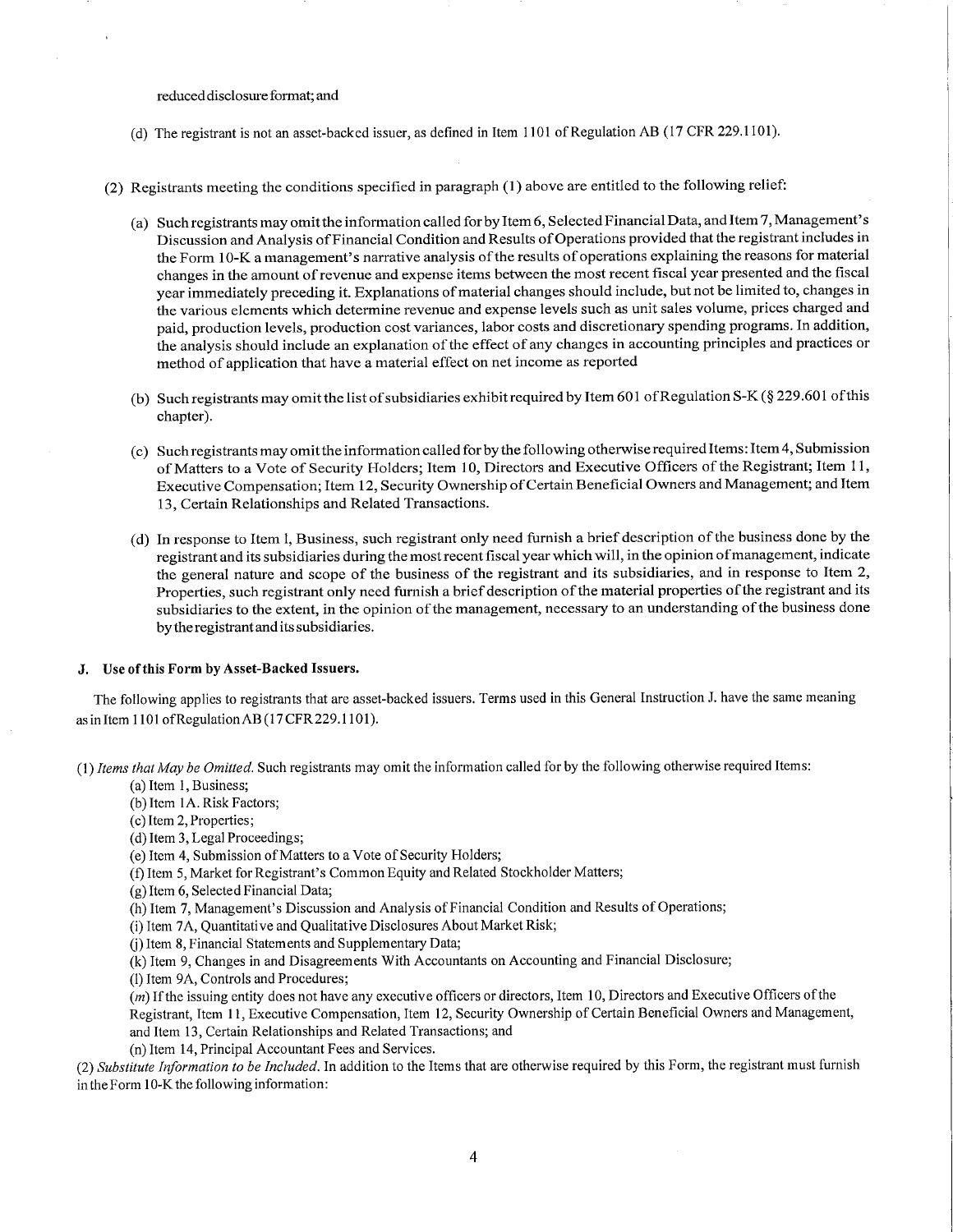(a) Immediately after the name of the issuing entity on the cover page of the Form 10-K, as separate line items, the exact name of the depositor as specified in its charter and the exact name of the sponsor as specified in its charter.

(b) Item lI12(b) of Regulation AB;

(c) Items  $1114(b)(2)$  and  $1115(b)$  of Regulation AB;

(d) Item 1117 of Regulation AB;

(e) Item 1119 of Regulation AB;

(f) Item 1122 of Regulation AB; and

(g) Item 1123 of Regulation AB.

(3) Signatures.

The Form 10-K must be signed either:

 $\ddot{\phantom{a}}$ 

(a) On behalf of the depositor by the senior officer in charge of securitization of the depositor; or

(b) On behalf of the issuing entity by the senior officer in charge of the servicing function of the servicer. Ifmultiple servicers are involved in servicing the pool assets, the senior officer in charge of the servicing function of the master servicer (or entity performing the equivalent function) must sign if a representative of the servicer is to sign the report on behalf of the issuing entity.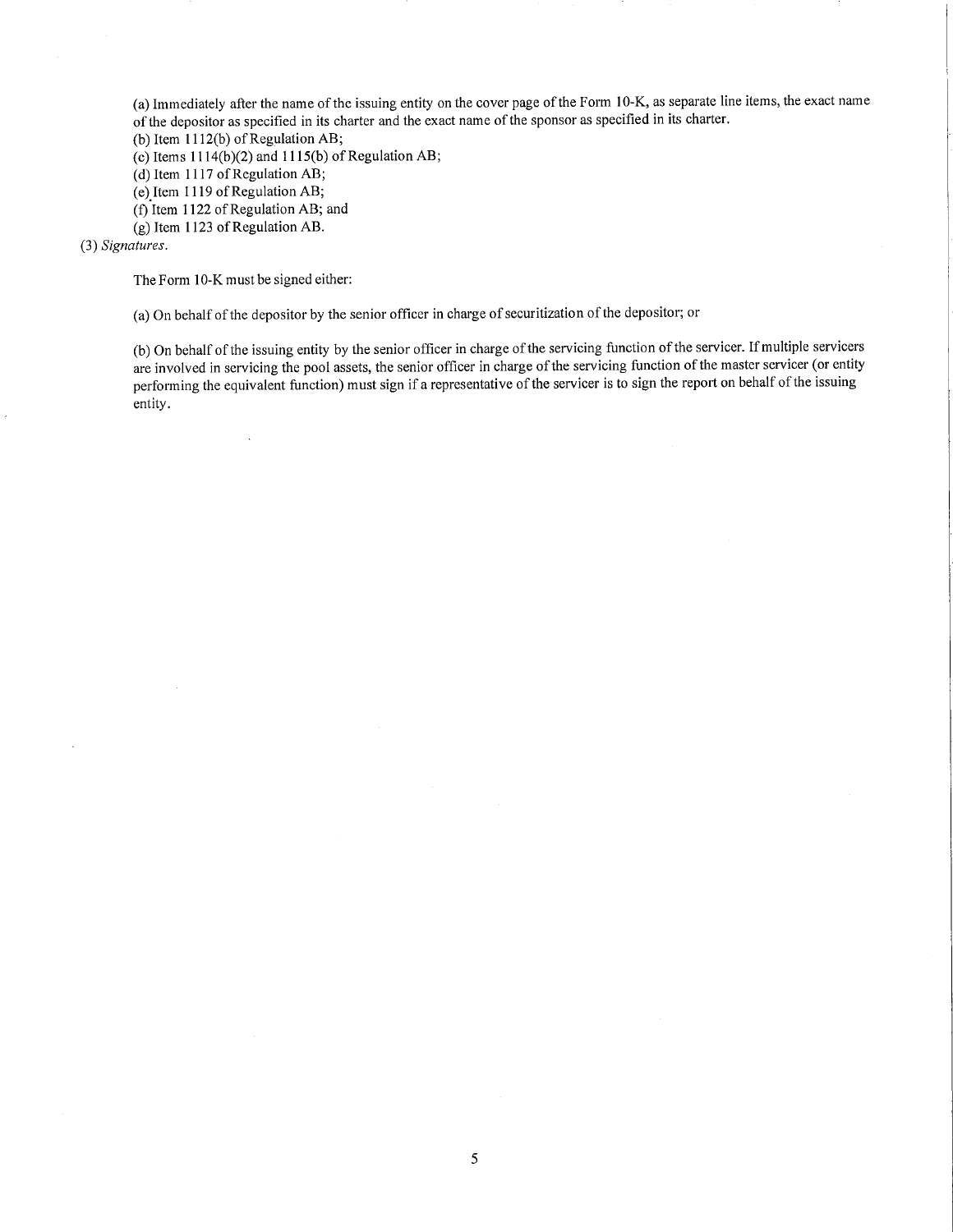# UNITED STATES SECURITIES AND EXCHANGE COMMISSION Washington, D.C. 20549

| <b>OMB APPROVAL</b>      |                    |  |
|--------------------------|--------------------|--|
| OMB Number:              | $3235 - 0063$      |  |
| Expires:                 | December $31,2012$ |  |
| Estimated average burden |                    |  |
| hours per response       | . .2, 101.00       |  |

| (Mark One)                                                      | $FORM 10-K$                                                                                                                                                                                                                                                                                                                                                                                       |                          |                              |
|-----------------------------------------------------------------|---------------------------------------------------------------------------------------------------------------------------------------------------------------------------------------------------------------------------------------------------------------------------------------------------------------------------------------------------------------------------------------------------|--------------------------|------------------------------|
|                                                                 | [ ] ANNUAL REPORT PURSUANT TO SECTION 13 OR 15(d) OF THE SECURITIES EXCHANGE ACT OF 1934                                                                                                                                                                                                                                                                                                          |                          |                              |
|                                                                 | <sub>or</sub>                                                                                                                                                                                                                                                                                                                                                                                     |                          |                              |
| 1934                                                            | [ ] TRANSITION REPORT PURSUANT TO SECTION 13 OR 15(d) OF THE SECURITIES EXCHANGE ACT OF                                                                                                                                                                                                                                                                                                           |                          |                              |
|                                                                 |                                                                                                                                                                                                                                                                                                                                                                                                   |                          |                              |
|                                                                 |                                                                                                                                                                                                                                                                                                                                                                                                   |                          |                              |
|                                                                 | (Exact name of registrant as specified in its charter)                                                                                                                                                                                                                                                                                                                                            |                          |                              |
| State or other jurisdiction of<br>incorporation or organization | (I.R.S. Employer<br>Identification No.)                                                                                                                                                                                                                                                                                                                                                           |                          |                              |
| (Address of principal executive offices)                        |                                                                                                                                                                                                                                                                                                                                                                                                   |                          | (Zip Code)                   |
|                                                                 |                                                                                                                                                                                                                                                                                                                                                                                                   |                          |                              |
| Securities registered pursuant to Section 12(b) of the Act:     |                                                                                                                                                                                                                                                                                                                                                                                                   |                          |                              |
| Title of each class                                             | Name of each exchange on which registered                                                                                                                                                                                                                                                                                                                                                         |                          |                              |
|                                                                 | Securities registered pursuant to section 12(g) of the Act:<br>(Title of class)                                                                                                                                                                                                                                                                                                                   |                          |                              |
|                                                                 | (Title of class)                                                                                                                                                                                                                                                                                                                                                                                  |                          |                              |
|                                                                 | Indicate by check mark if the registrant is a well-known seasoned issuer, as defined in Rule 405 of the Securities Act.<br>Indicate by check mark if the registrant is not required to file reports pursuant to Section 13 or Section 15(d) of the Act.<br>Note - Checking the box above will not relieve any registrant required to file reports pursuant to Section 13 or 15(d) of the Exchange | $\Box$ Yes<br>$\Box$ Yes | $\square$ No<br>$\square$ No |
| Act from their obligations under those Sections.                |                                                                                                                                                                                                                                                                                                                                                                                                   |                          |                              |

Persons who respond to the collection of information contained in this form are not required to respond unless the form displays a currently valid OMB control number.

 $\hat{\boldsymbol{\beta}}$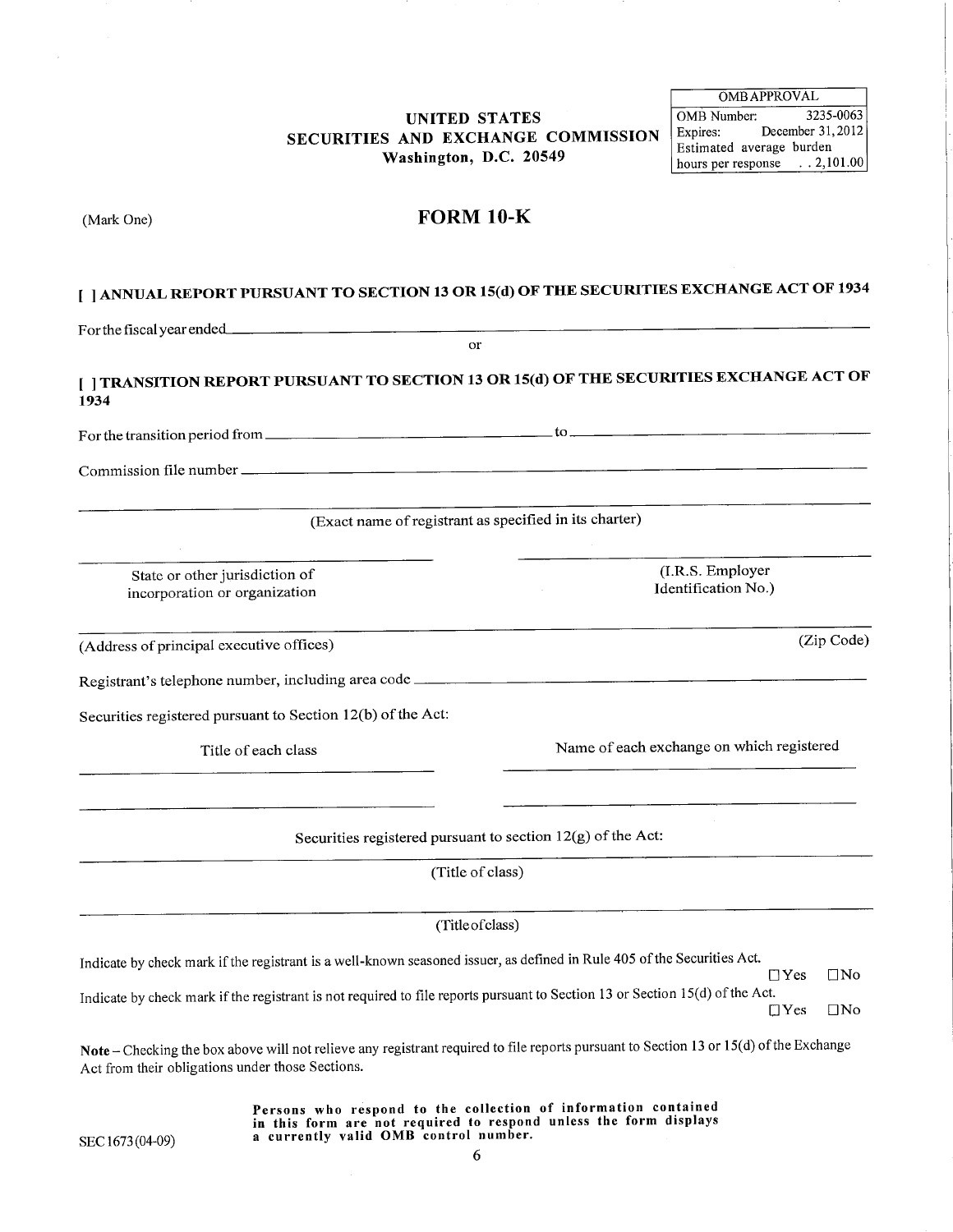Indicate by checkmark whether the registrant (1) has filed all reports required to be filed by Section 13 or 15(d) of the Securities Exchange  $\frac{1}{\text{Actof}}$  of the preceding 12 months (or for such shorter period that the registrant was required to file such reports), and (2) has been<br>subject to such filing requirements for the past 90 days. <br> $\Box$  Yes  $\Box$  No

Indicate by checkmarkwhethertheregistranthas submitted electronically and posted on its corporate Web site, if any, every Interactive DataFilerequired to be submitted and posted pursuant to Rule 405 ofRegulation S- T (§ 232.405 of ths chapter) during the preceding 12 months (or for such shorter period that the registrant was required to submit and post such fies).

DYes DNo

Indicate by check mark if disclosure of delinquent filers pursuant to Item 405 of Regulation S-K (§ 229.405 of this chapter) is not contained herein, and will not be contained, to the best of registrant's knowledge, indefinitive proxy or informationstatements incorporated by reference<br>in Part III of this Form 10-K or any amendment to this Form 10-K.

Indicate by check mark whether the registrant is alarge accelerated fier, an accelerated fier, anon-accelerated fier, or asmallerreporting company. See the definitions of "large accelerated filer," "accelerated filer" and "smaller reporting company" in Rule 12b-2 of the Exchange Act.

| Large accelerated filer $\square$                                               | Accelerated filer $\square$      |
|---------------------------------------------------------------------------------|----------------------------------|
| Non-accelerated filer <sup>1</sup> (Donot check if a smaller reporting company) | Smaller reporting company $\Box$ |

Indicate by check mark whether the registrant is a shell company (as defined in Rule 12b-2 of the Act).  $\Box$  Yes  $\Box$  No

State the aggregate market value of the voting and non-voting common equity held by non-affiliates computed by reference to the price at which the common equity was last sold, or the average bid and asked price of such common equity, as of the last business day of the registrant's most recently completed second fiscal quarter.

Note.-If a determination as to whether a particular person or entity is an affiliate cannot be made without involving unreasonable effort and expense, the aggregate market value ofthe common stock held by non-affiiates may be calculated on the basis of assumptions reasonable under the circumstances, provided that the assumptions are set forth in this Form.

# APPLICABLE ONLY TO REGISTRANTS INVOLVED IN BANKRUPTCY

### PROCEEDINGS DURING THE PRECEDING FIVE YEARS:

Indicate by check mark whether the registrant has fied all documents and reports required to be fied by Section 12, 13 or 15(d) of the Securities Exchange Act of 1934 subsequent to the distribution of securities under a plan confirmed by a court. DYes DNo

### (APPLICABLE ONLY TO CORPORATE REGISTRANTS)

Indicate the number of shares outstanding of each of the registrant's classes of common stock, as of the latest practicable date.

### DOCUMENTS INCORPORATED BY REFERENCE

List hereunder the following documents if incorporated by reference and the Part ofthe Form 10- K (e.g., Part I, Part II, etc.) into which the document is incorporated: (1) Any annual report to security holders; (2) Any proxy or information statement; and (3) Any prospectus fied pursuant to Rule 424(b) or (c) under the Securities Act of 1933. The listed documents should be clearly described for identification puroses (e.g., arualreportto securty holders for fiscal year ended December 24, 1980).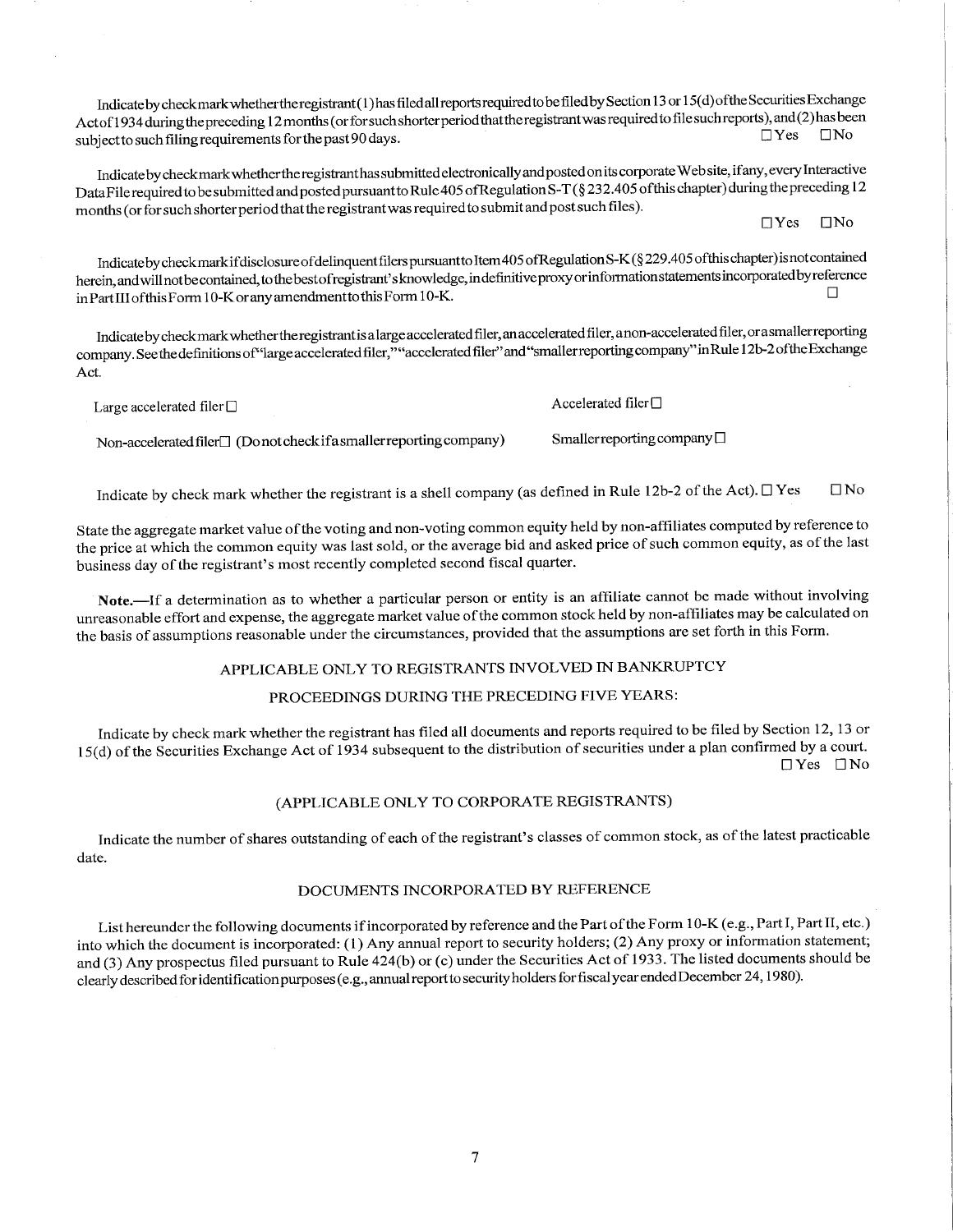#### $[See General InstructionG(2)]$

### Item 1. Business.

Furnish the information required by Item 101 of Regulation S-K (§ 229.101 of this chapter) except that the discussion of the development of the registrant's business need only include developments since the beginning of the fiscal year for which this report is filed.

### Item IA. Risk Factors.

Set forth, under the caption "Risk Factors," where appropriate, the risk factors described in Item 503(c) of Regulation S-K (§229.503( c) ofthis chapter) applicable to the registrant. Provide any discussion of risk factors in plain English in accordance with Rule 421(d) of the Securities Act of 1933 (§230.421(d) of this chapter). Smaller reporting companies are not required to provide the information required by this item.

### Item lB. Unresolved Staff Comments.

Ifthe registrant is an accelerated fier or a large accelerated fier, as defined in Rule 12b-2 of the Exchange Act (§240.l2b-2 of this chapter), or is a well-known seasoned issuer as defined in Rule 405 of the Securities Act (§230.405 of this chapter) and has received written comments from the Commission staff regarding its periodic or current reports under the Act not less than 180 days before the end of its fiscal year to which the annual report relates, and such comments remain unresolved, disclose the su bstance of any such unresolved comments that the registrant believes are material. Such disclosure may provide other information including the position of the registrant with respect to any such comment.

### Item 2. Properties.

Furnish the information required by Item 102 of Regulation S-K (§ 229.102 of this chapter).

### Item 3. Legal Proceedings.

- (a) Furnish the information required by Item  $103$  of Regulation S-K (§ 229.103 of this chapter).
- (b) As to any proceeding that was terminated during the fourth quarter of the fiscal year covered by this report, furnish information similar to that required by Item 103 of Regulation S-K (§ 229.103 of this chapter), including the date of termination and a description ofthe disposition thereofwithrespectto the registrant and its subsidiaries.

### Item 4. Submission of Matters to a Vote of Security Holders.

If any matter was submitted during the fourth quarter of the fiscal year covered by this report to a vote of security holders, through the solicitation of proxies or otherwise, furnish the following information:

- (a) The date of the meeting and whether it was an annual or special meeting.
- (b) Ifthe meeting involved the election of directors, the name of each director elected at the meeting and the name of each other director whose term of office as a director continued after the meeting.
- (c) A brief description of each other matter voted upon at the meeting and state the number of votes cast for, against or withheld, as well as the number of abstentions and broker non-votes as to each such matter, including a separate tabulation with respect to each nominee for office.
- (d) A description of the terms of any settlement between the registrant and any other participant (as defined in Instruction 3 to Item 4 of Shedule 14A (17 CFR 240.14a-101) terminating any solicitation subject to Rule 14a-12(c), including the cost or anticipated cost to the registrant.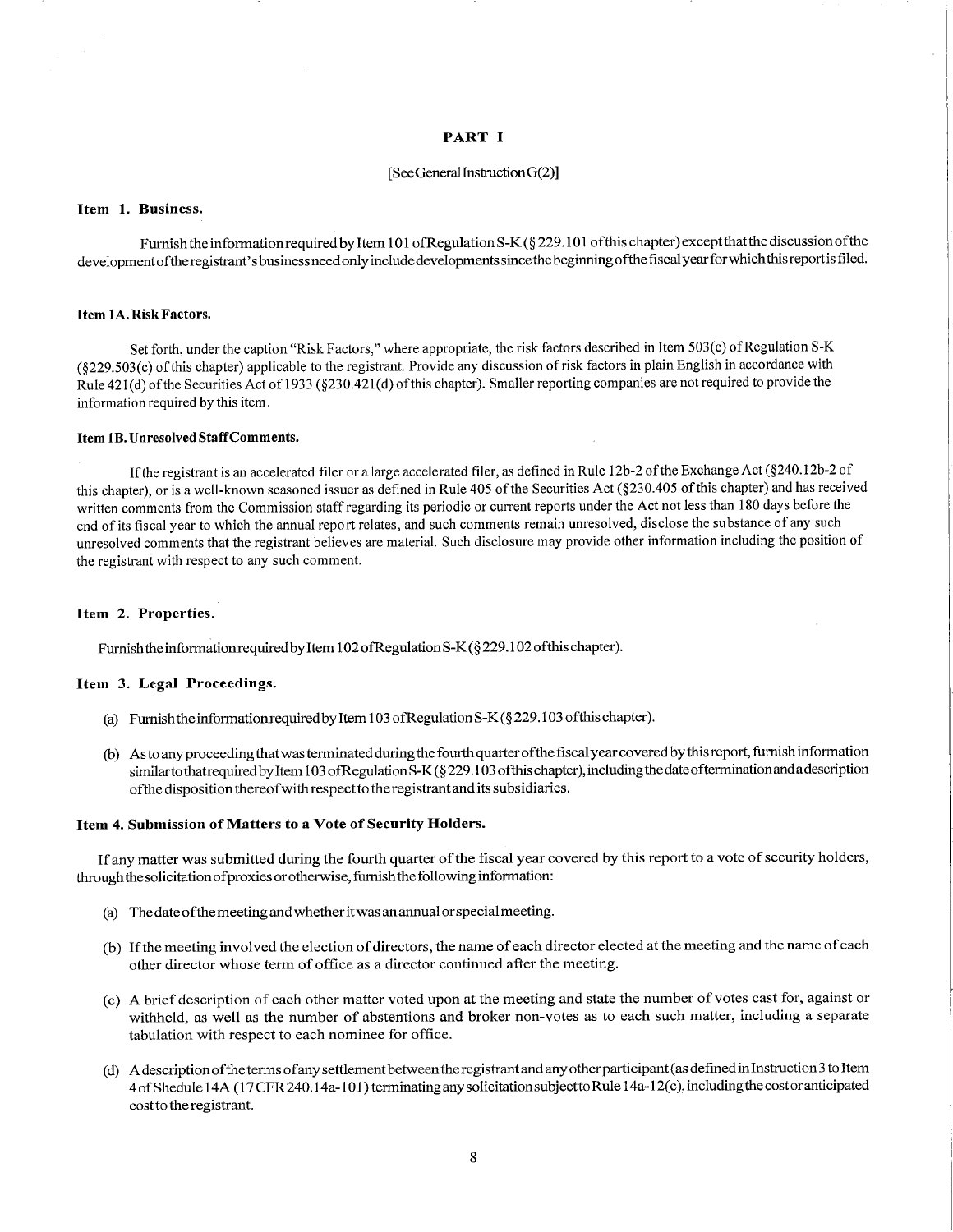### Instructions:

- 1. If any matter has been submitted to a vote of security holders otherwise than at ameeting of such security holders, corresponding information with respect to such submission shall be furnished. The solicitation of any authorization or consent (other than a proxy to vote ata stockholders' meeting) withrespectto any matter shall be deemed a submission of such matter to a vote ofsecurity holders within the meaning of this item.
- 2. Paragraph (a) need be answered only if paragraph (b) or (c) is required to be answered.
- 3. Paragraph (b) need not be answered if (i) proxies for the meeting were solicited pursuant to Regulation 14A under the Act, (ii) there was no solicitation in opposition to the management's nominees as listed in the proxy statement, and (iii) all of such nominees were elected. Iftheregistrantdidnotsolicitproxies and the board of directors as previously reported to the Commission was re-elected in its entirety, a statement to that effect in answer to paragraph (b) will suffice as an answerthereto.
- 4. Paragraph (c) must be answered for all matters voted upon at the meeting, including both contested and uncontested elections of directors.
- 5. If the registrant has furnished to its security holders proxy soliciting material containing the information called for by paragraph (d), the paragraph may be answered by reference to the information contained in such materiaL.
- 6. Ifhe registrant has published areportcontaing all the information called for by ths item, the item may be answered byareference to the information contained in such report.

## PART II

### ((See General Instruction G(2))

### Item 5. Market for Registrant's Common Equity, Related Stockholder Matters and Issuer Purchases of Equity Securities.

- (a) Furnish the information required by Item 201 of Regulation S-K (17 CFR 229.201) and Item 701 of Regulation S-K (17 CFR229. 701) as to all equity securities of the registrant sold by the registrant during the period covered by the report that were not registered under the Securities Act. Ifthe Item 701 information previously has been included in a Quarterly Report on Form 10-Q orin a Current Report on Form 8-K (17 CFR 249.308), it need not be furnished.
- (b) If required pursuant to Rule 463 (17 CFR 230.463) of the Securities Act of 1933, furnish the information required by Item 701(f) of Regulation S-K (§229.70l(f) of this chapter).
- (c) Furnish the information required by Item 703 of Regulation S-K (§229.703 ofthis chapter) for any repurchase made in a month within the fourth quarter ofthe fiscal year covered by the report. Provide disclosures covering repurchases made on a monthly basis. For example, if the fourth quarter began on January 16 and ended on April 15 , the chart would show repurchases for the months from January 16 through February 15, February 16 through March 15, and March 16 through April 15.

### Item 6. Selected Financial Data.

Furish the information required by Item 301 of Regulation S-K (§ 229.301 of this chapter).

### Item 7. Management's Discussion and Analysis of Financial Condition and Results of Operations.

Furnish the information required by Item 303 of Regulation S-K (§ 229.303 of this chapter).

## Item 7A. Quantitative and Qualitative Disclosures About Market Risk.

Furnish the information required by Item 305 of RegulationS-K (§ 229.305 of this chapter).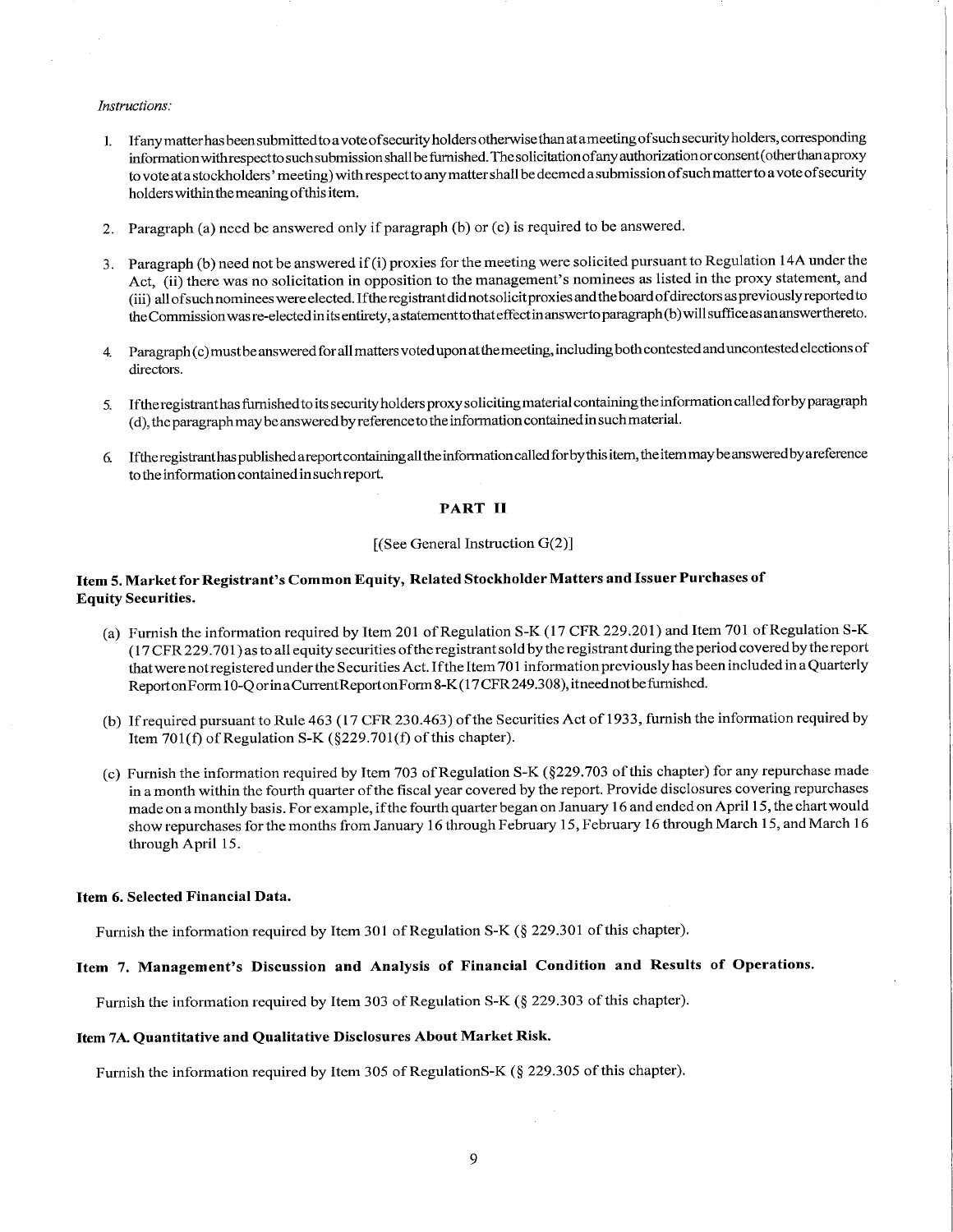## Item 8. Financial Statements and Supplementary Data.

(a)Fumsh fiancial statements meetig the requirements ofRegulation S- X (§ 21 0 of ths chapter), except § 21 0.3-05 and Aricle 11 thereof, and the supplementary financial information required by Item 302 of Regulation S-K (§ 229.302 of this chapter). Financial statements of the registrant and its subsidiaries consolidated (as required by Rule 14a- 3 (b)) shall be fied under this item. Other financial statements and schedules required under Regulation S-X may be filed as "Financial Statement Schedules" pursuant to Item 15, Exhibits, Financial Statement Schedules, and Reports on Form 8-K, of this form.

(b )Asmallerreporting company may provide the informationrequired by Aricle 8 ofRegulation S- X in lieu of any financial statements required by Item 8 ofthis Form.

## Item 9. Changes in and Disagreements With Accountants on Accounting and Financial Disclosure.

Furnish the information required by Item 304(b) of Regulation S-K (§ 229.304(b) of this chapter).

#### Item 9A. Controls and Procedures.

Furnish the information required by Item 307 and 308 of Regulation S-K (§229.307 and §229.308 ofthis chapter).

### Item 9A(T). Controls and Procedures.

(a) Ifthe registrant is neither a large accelerated filer nor an accelerated filer as those terms are defined in §240.l2b-2 ofthis chapter, furnish the information required by Items 307 and 308T of Regulation S-K (17 CFR 229.307 and 229.308T) with respectto an annual report that the registrant is required to fie for a fiscal year ending on or after December 15,2007 but before December 15, 2009.

(b) This temporary Item 9A(T) will expire on June 30, 2010.

#### Item 9B. Other Information.

The registrant must disclose under this item any information required to be disclosed in a report on Form 8-K during the fourth quarter of the year covered by this Form 10-K, but not reported, whether or not otherwise required by this Form 10-K. If disclosure of such information is made under this item, it need not be repeated in a report on Form 8-K which would otherwise be required to be filed with respect to such information or in a subsequent report on Form 10-K.

### PART III

#### [See General Instruction G(3)]

## Item 10. Directors, Executive Officers and Corporate Governance.

Furnishtheinformationrequiredby Items 401,405,406 and 407(c)(3), (d)(4) and (d)(5) of Regulation S-K(§229.401, §229.405, §229.406 and  $\S 229.407(c)(3)$ , (d)(4) and (d)(5) of this chapter).

#### Instruction

Checking the box provided on the cover page ofthisForm to indicatethatItem 405 disclosure of delinquent Form 3, 4, or 5 filers is not contained herein is intended to facilitateF orm processingandreview. Faiureto provide such indication will not create liabilty forviolation of the federal securities laws. The space should be checked only ifthere is no disclosure in ths Form of reporting person delinquencies in response to Item 405 and the registrant, at the time of filing the Form 10-K, has reviewed the information necessary to ascertain, and has determined that, Item 405 disclosure is not expected to be contained in Part III of the Form 10-K or incorporated by reference.

### Item 11. Executive Compensation.

Furnish the information required by Item 402 of Regulation S-K (§229.402 of this chapter) and paragraph (e)(4) and (e)(5) of Item 407 of Regulation S-K $(\S 229.407(e)(4)$  and  $(e)(5)$  of this chapter).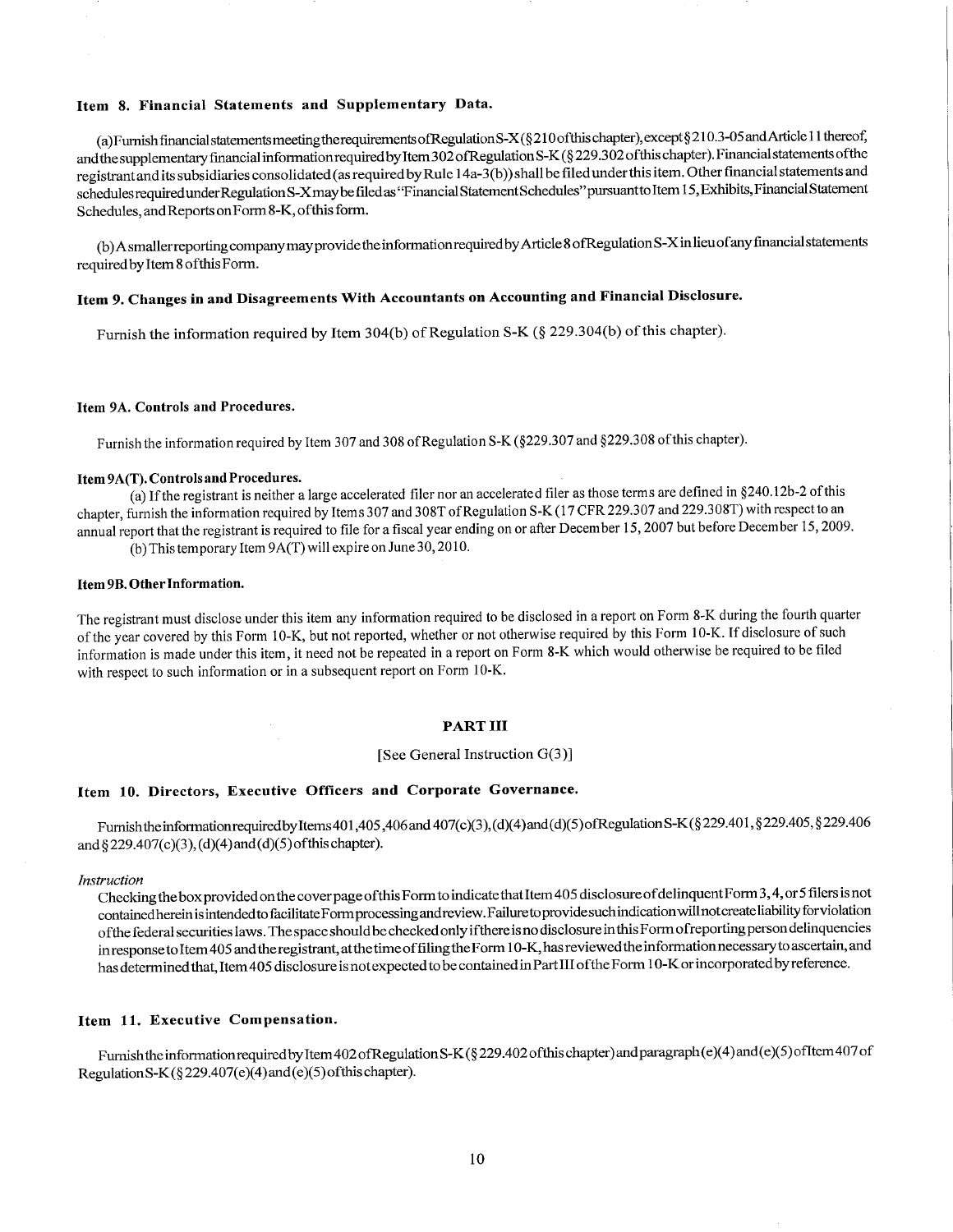# Item 12. Security Ownership of Certain Beneficial Owners and Management and Related Stockholder Matters.

Furnish the information required by Item 201(d) of Regulation S-K(§229.201(d) of this chapter) and Item 403 of Regulation S-K(§229.403 of this chapter).

# Item 13. Certain Relationships and Related Transactions, and Director Independence.

Furnish the information required by Item 404 of Regulation S-K(§229.404 of this chapter) and Item 407(a) of Regulation S-K(§229.407(a) of this chapter).

## Item 14. Principal Accounting Fees and Services.

Furnish the information required by Item 9(e) of Schedule 14A (§240.14a-101 of this chapter).

- (1) Disclose, under the caption Audit Fees, the aggregate fees billed for each of the last two fiscal years for professional services rendered by the principal accountant for the audit of the registrant's annual financial statements and review of financial statements included in the registrant's Form 10-Q(17CFR 249.308a) or services that are normally provided by the accountant in connection with statutory and regulatory filings or engagements forthose fiscal years.
- (2) Disclose, under the caption Audit-Related Fees, the aggregate fees biled in each ofthe last two fiscal years for assurance and related services by the principal accountant that are reasonably related to the performance of the audit or review of the registrnt' s fmancial statements and are notreported under Item9( e)(1 ) of Schedule 14A. Registrants shall descrbe the natue ofthe services comprising the fees disclosed under this category.
- (3) Disclose, under the caption  $Tax Fees$ , the aggregate fees billed in each of the last two fiscal years for professional services rendered by the principal accountant for tax compliance, tax advice, and tax planning. Registrants shall describe the nature of the services comprising the fees disclosed under this category.
- (4) Disclose, under the caption All Other Fees, the aggregate fees biled in each ofthe last two fiscal years for products and services provided by the principal accountant, other than the services reported in Items 9(e)(1) through 9(e)(3) of Schedule 14A. Registrants shall describe the nature of the services comprising the fees disclosed under this category.
- (5) (i) Disclose the audit committee's pre-approval policies and procedures described in paragraph (c)(7)(i) of Rule 2-01 of Regulation S-X.

(ii) Disclose the percentage of services described in each of Items  $9(e)(2)$  through  $9(e)(4)$  of Schedule 14A that were ap proved by the audit committee pursuant to paragraph  $(c)(7)(i)(C)$  of Rule 2-01 of Regulation S-X.

(6) If greater than 50 percent, disclose the percentage of the the registrant's financial statements for the most recent fiscal year that were attributed to work performed by persons (6) If greater than 50 percent, disclose the percentage of hours expended on the principal accountant's engagement to audit other than the principal accountant's full-time, permanent employees.

### PART iv

### Item 15. Exhibits, Financial Statement Schedules.

- (a) List the following documents filed as a part of the report:
	- (1) All fiancial statements;
	- (2) Those financial statement schedules required to be filed by Item 8 ofthis form, and by paragraph (b) below.
	- list each management contract or compensatory plan or arrangement required to be filed as an exhibit to this form pursuant (3) Those exhibits required by Item 601 of Regulation S-K(§229.601 of this chapter) and by paragraph (b) below. Identify in the to Item 15(b) ofthis report.
- (b) Registrants shall file, as exhibits to this form, the exhibits required by Item 601 of Regulation S-K (§ 229.601 ofthis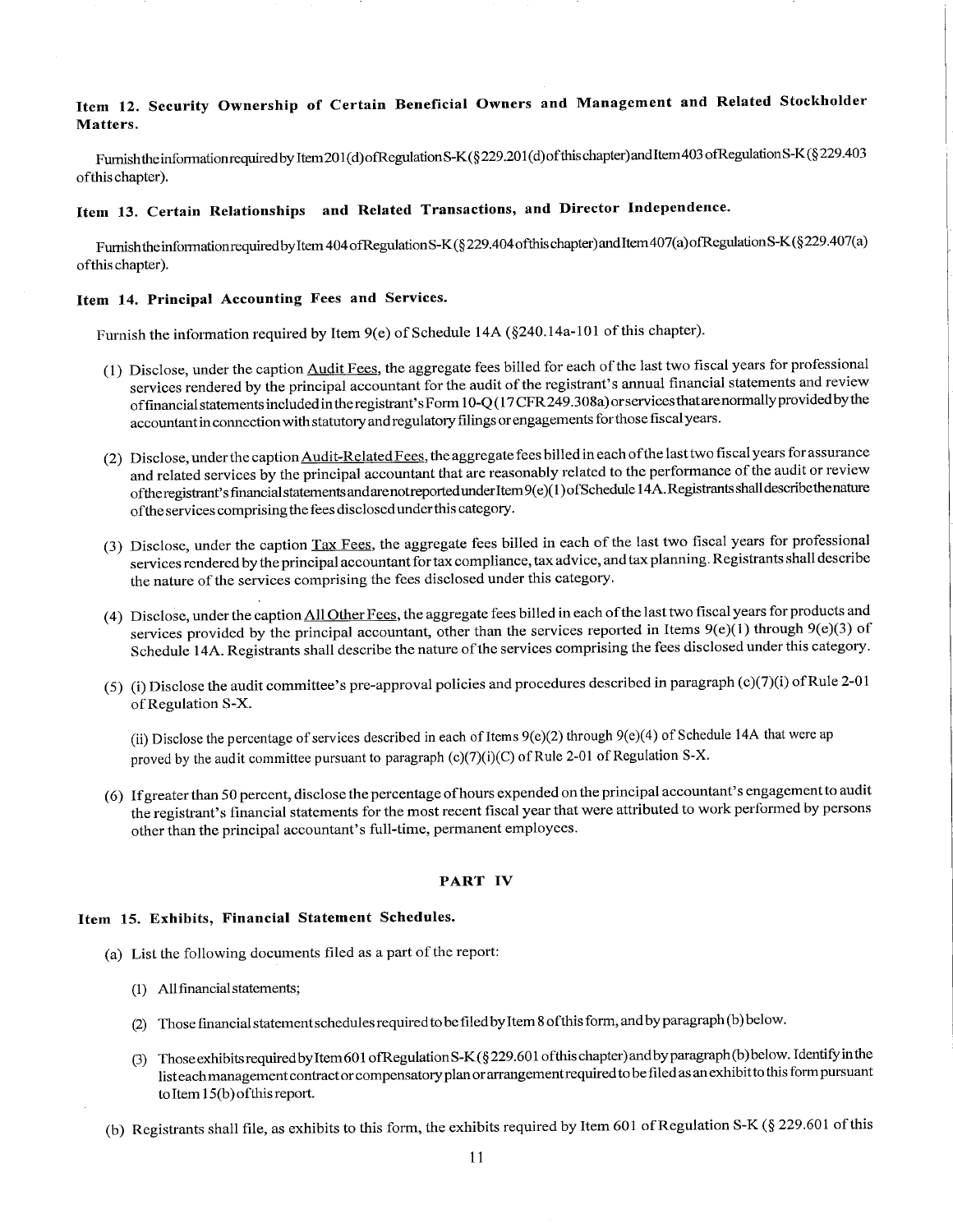chapter).

( c) Registrants shall fie, as financial statement schedules to this form, the financial statements required by Regulation S- X (17 CFR 210) which are excluded from the annual report to shareholders by Rule 14a-3(b) including (1) separate financial statements of subsidiaries not consolidated and fifty percent or less owned persons; (2) separate financial statements of affiliates whose securities are pledged as collateral; and (3 ) schedules.

### SIGNATURES

### (See General Instruction D)

Pursuant to the requirements of Section 13 or 15(d) of the Securities Exchange Act of 1934, the registrant has duly caused this report to be signed on its behalf by the undersigned, thereunto duly authorized.

| (Registrant)                                                                                                                                                                                                                                                                                                                                                                                                  |
|---------------------------------------------------------------------------------------------------------------------------------------------------------------------------------------------------------------------------------------------------------------------------------------------------------------------------------------------------------------------------------------------------------------|
|                                                                                                                                                                                                                                                                                                                                                                                                               |
|                                                                                                                                                                                                                                                                                                                                                                                                               |
| Pursuant to the requirements of the Securities Exchange Act of 1934, this report has been signed below by the following persons on behalf<br>of the registrant and in the capacities and on the dates indicated.                                                                                                                                                                                              |
|                                                                                                                                                                                                                                                                                                                                                                                                               |
|                                                                                                                                                                                                                                                                                                                                                                                                               |
|                                                                                                                                                                                                                                                                                                                                                                                                               |
| Date $\frac{1}{\sqrt{1-\frac{1}{2}}\sqrt{1-\frac{1}{2}}\sqrt{1-\frac{1}{2}}\sqrt{1-\frac{1}{2}}\sqrt{1-\frac{1}{2}}\sqrt{1-\frac{1}{2}}\sqrt{1-\frac{1}{2}}\sqrt{1-\frac{1}{2}}\sqrt{1-\frac{1}{2}}\sqrt{1-\frac{1}{2}}\sqrt{1-\frac{1}{2}}\sqrt{1-\frac{1}{2}}\sqrt{1-\frac{1}{2}}\sqrt{1-\frac{1}{2}}\sqrt{1-\frac{1}{2}}\sqrt{1-\frac{1}{2}}\sqrt{1-\frac{1}{2}}\sqrt{1-\frac{1}{2}}\sqrt{1-\frac{1}{2}}\$ |

## Supplemental Information to be Furnished With Reports Filed Pursuant to Section 15(d) of the Act by Registrants Which Have Not Registered Securities Pursuant to Section 12 of the Act

- (a) Except to the extent that the materials enumerated in (1) and/or (2) below are specifically incorporated into this Form by reference (in which case see Rule 12b-23(d)), every registrant which fies an annual report on this Form pursuant to Section 15(d) of the Act shall furnish to the Commission for its information, at the time of filing its report on this Form, four copies of the following:
	- (1) Any annual report to security holders covering the registrant's last fiscal year; and
	- (2) Every proxy statement, form of proxy or other proxy soliciting material sent to more than ten of the registrant's security holders with respect to any annual or other meeting of security holders.
- (b) The foregoing material shall not be deemed to be "fied" with the Commission or otherwise subject to the liabilties of Section 18 of the Act, exceptto the extentthattheregistrantspecifically incorporates it in its anual report on this Form by reference.
- (c) If no such annual report or proxy material has been sent to security holders, a statement to that effect shall be included under this caption. If such report or proxy material is to be furnished to security holders subsequent to the filing of the annual report of this Form, the registrant shall so state under this caption and shall furnish copies of such material to the Commission when it is sent to security holders.